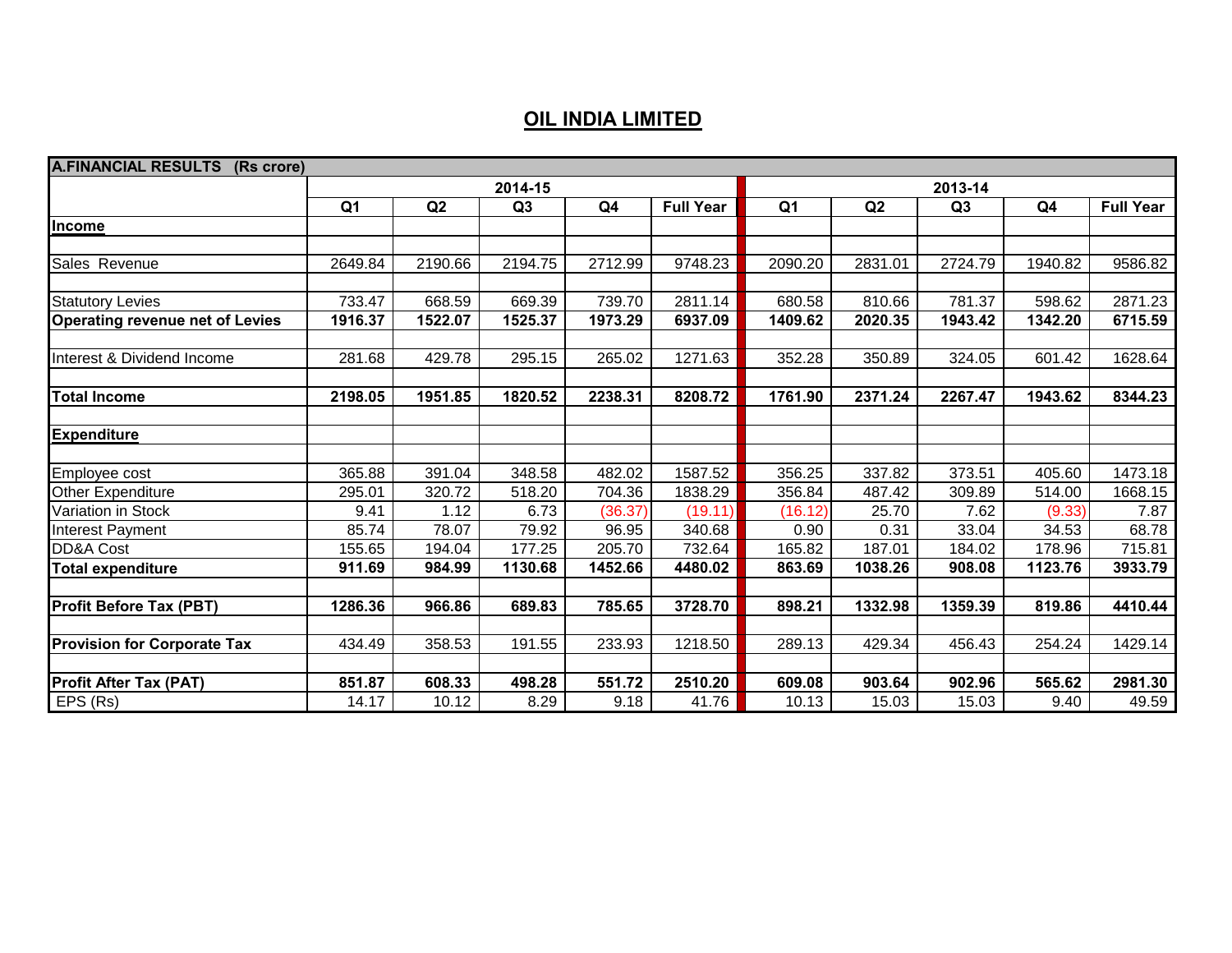| <b>B.PHYSICAL QTY</b> |                |        |                |        |                  |                |        |                |        |                  |  |  |
|-----------------------|----------------|--------|----------------|--------|------------------|----------------|--------|----------------|--------|------------------|--|--|
|                       |                |        | 2014-15        |        |                  | 2013-14        |        |                |        |                  |  |  |
|                       | Q <sub>1</sub> | Q2     | Q <sub>3</sub> | Q4     | <b>Full Year</b> | Q <sub>1</sub> | Q2     | Q <sub>3</sub> | Q4     | <b>Full Year</b> |  |  |
| 1. Production         |                |        |                |        |                  |                |        |                |        |                  |  |  |
| Crude Oil (MMT)       |                |        |                |        |                  |                |        |                |        |                  |  |  |
| - OII                 | 0.833          | 0.868  | 0.867          | 0.828  | 3.396            | 0.889          | 0.904  | 0.881          | 0.776  | 3.450            |  |  |
| - JV                  | 0.008          | 0.007  | 0.007          | 0.006  | 0.028            | 0.010          | 0.009  | 0.008          | 0.008  | 0.036            |  |  |
| Condensate            | 0.003          | 0.004  | 0.004          | 0.005  | 0.016            | 0.004          | 0.003  | 0.005          | 0.004  | 0.016            |  |  |
| Total (incl. JV)      | 0.844          | 0.879  | 0.878          | 0.839  | 3.440            | 0.903          | 0.916  | 0.894          | 0.788  | 3.502            |  |  |
| Gas (BCM)             |                |        |                |        |                  |                |        |                |        |                  |  |  |
| - OIL                 | 0.677          | 0.694  | 0.688          | 0.664  | 2.722            | 0.657          | 0.666  | 0.679          | 0.624  | 2.626            |  |  |
| $-JV$                 | 0.000          | 0.000  | 0.000          | 0.000  | 0.000            | 0.000          | 0.000  | 0.000          | 0.000  | 0.000            |  |  |
| Total (incl. JV)      | 0.677          | 0.694  | 0.688          | 0.664  | 2.722            | 0.657          | 0.666  | 0.679          | 0.624  | 2.626            |  |  |
| O+OEG (MMT)           | 1.521          | 1.573  | 1.566          | 1.503  | 6.162            | 1.560          | 1.582  | 1.573          | 1.412  | 6.128            |  |  |
|                       |                |        |                |        |                  |                |        |                |        |                  |  |  |
| LPG (TMT)             | 9.194          | 10.358 | 12.254         | 11.764 | 43.570           | 10.663         | 11.214 | 12.252         | 12.511 | 46.640           |  |  |
| 2.Sales               |                |        |                |        |                  |                |        |                |        |                  |  |  |
| Crude Oil (MMT)       |                |        |                |        |                  |                |        |                |        |                  |  |  |
| - OII                 | 0.826          | 0.850  | 0.859          | 0.824  | 3.359            | 0.851          | 0.914  | 0.882          | 0.772  | 3.419            |  |  |
| - JV                  | 0.008          | 0.007  | 0.007          | 0.005  | 0.026            | 0.010          | 0.009  | 0.009          | 0.008  | 0.036            |  |  |
| Condensate            | 0.003          | 0.004  | 0.004          | 0.005  | 0.016            | 0.004          | 0.003  | 0.005          | 0.004  | 0.016            |  |  |
| Total (incl. JV)      | 0.837          | 0.861  | 0.870          | 0.834  | 3.402            | 0.865          | 0.926  | 0.896          | 0.784  | 3.471            |  |  |
| Gas Sales (BCM)       |                |        |                |        |                  |                |        |                |        |                  |  |  |
| - OIL                 | 0.548          | 0.559  | 0.549          | 0.526  | 2.181            | 0.522          | 0.530  | 0.545          | 0.493  | 2.090            |  |  |
| $-JV$                 | 0.000          | 0.000  | 0.000          | 0.000  | 0.000            | 0.000          | 0.000  | 0.000          | 0.000  | 0.000            |  |  |
| Total (incl. JV)      | 0.548          | 0.559  | 0.549          | 0.526  | 2.181            | 0.522          | 0.530  | 0.545          | 0.493  | 2.090            |  |  |
|                       |                |        |                |        |                  |                |        |                |        |                  |  |  |
| LPG (TMT)             | 9.538          | 10.168 | 11.805         | 11.945 | 43.456           | 10.270         | 11.772 | 12.197         | 12.548 | 46.786           |  |  |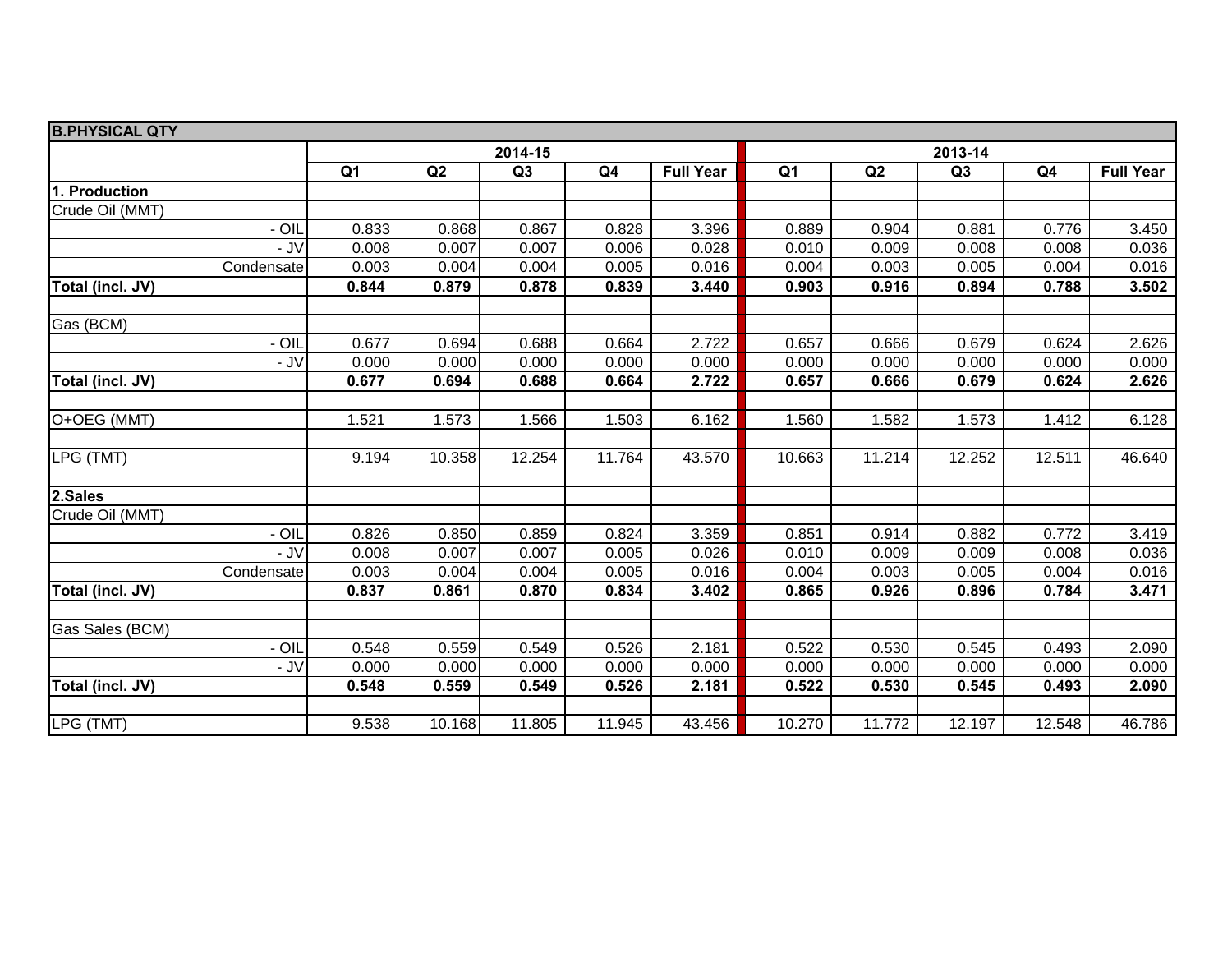| <b>C. FINANCIAL FIGURES (Rs crore)</b> |                |         |                |                |                  |                |         |         |         |                  |  |  |
|----------------------------------------|----------------|---------|----------------|----------------|------------------|----------------|---------|---------|---------|------------------|--|--|
|                                        |                |         | 2014-15        |                |                  | 2013-14        |         |         |         |                  |  |  |
|                                        | Q <sub>1</sub> | Q2      | Q <sub>3</sub> | Q <sub>4</sub> | <b>Full Year</b> | Q <sub>1</sub> | Q2      | Q3      | Q4      | <b>Full Year</b> |  |  |
| <b>Crude Oil Sales</b>                 |                |         |                |                |                  |                |         |         |         |                  |  |  |
| - Excl JV                              | 1985.12        | 1504.03 | 1452.22        | 1962.32        | 6903.69          | 1505.70        | 2189.00 | 2071.64 | 1344.66 | 7111.00          |  |  |
| -JV                                    | 33.52          | 28.28   | 24.63          | 9.25           | 95.68            | 35.36          | 41.79   | 39.09   | 35.21   | 151.45           |  |  |
| Total (incl. JV)                       | 2018.64        | 1532.31 | 1476.85        | 1971.57        | 6999.37          | 1541.06        | 2230.79 | 2110.73 | 1379.87 | 7262.45          |  |  |
| <b>Gas Sales</b>                       |                |         |                |                |                  |                |         |         |         |                  |  |  |
| - Excl JV                              | 348.2          | 359.47  | 433.22         | 452.76         | 1593.65          | 295.57         | 339.40  | 349.87  | 319.24  | 1304.08          |  |  |
| -JV                                    | 0.00           | 0.00    | 0.00           | 0.00           | 0.00             | 0.00           | 0.00    | 0.00    | 0.00    | 0.00             |  |  |
| Total (incl. JV)                       | 348.20         | 359.47  | 433.22         | 452.76         | 1593.65          | 295.57         | 339.40  | 349.87  | 319.24  | 1304.08          |  |  |
|                                        |                |         |                |                |                  |                |         |         |         |                  |  |  |
| <b>LPG</b>                             | 35.45          | 35.57   | 14.03          | 42.99          | 128.04           | 23.76          | 30.31   | 40.15   | 12.38   | 106.60           |  |  |
| Condensate                             | 19.80          | 24.738  | 18.52          | 16.97          | 80.02            | 22.82          | 19.80   | 28.86   | 27.01   | 98.49            |  |  |
| <b>Transportation Income</b>           | 87.19          | 101.80  | 105.84         | 73.70          | 368.53           | 90.10          | 87.97   | 71.78   | 79.39   | 329.24           |  |  |
| Total Excl. JV                         | 142.44         | 162.11  | 138.39         | 133.66         | 576.59           | 136.68         | 138.08  | 140.79  | 118.78  | 534.33           |  |  |
| JV Share                               | 0.00           | 0.00    | 0.00           | 0.00           | 0.00             | 0.00           | 0.00    | 0.00    | 0.00    | 0.00             |  |  |
| Total Incl. JV                         | 142.44         | 162.11  | 138.39         | 133.66         | 576.59           | 136.68         | 138.08  | 140.79  | 118.78  | 534.33           |  |  |
|                                        |                |         |                |                |                  |                |         |         |         |                  |  |  |
| Income from Renewable resources        | 21.37          | 22.93   | 10.74          | 12.46          | 67.50            | 14.68          | 17.37   | 7.37    | 16.70   | 56.12            |  |  |
|                                        |                |         |                |                |                  |                |         |         |         |                  |  |  |
| Income from OFC Fibre Leasing          | 2.36           | 2.32    | 2.33           | 2.41           | 9.42             | 4.35           | 2.44    | 0.99    | 2.31    | 10.09            |  |  |
|                                        |                |         |                |                |                  |                |         |         |         |                  |  |  |
| <b>Sale Revenue</b>                    | 2533.01        | 2079.14 | 2061.53        | 2572.86        | 9246.53          | 1992.34        | 2728.08 | 2609.75 | 1836.90 | 9167.07          |  |  |
|                                        |                |         |                |                |                  |                |         |         |         |                  |  |  |
| Claim towards Natural Gas Subsidy      | 113.71         | 110.59  | 131.22         | 138.93         | 494.45           | 95.11          | 100.89  | 113.01  | 97.62   | 406.63           |  |  |
| Income from Services                   | 3.12           | 0.93    | 2.00           | 1.20           | 7.25             | 2.75           | 2.04    | 2.03    | 6.30    | 13.12            |  |  |
| <b>Other Operating Income</b>          | 116.83         | 111.52  | 133.22         | 140.13         | 501.70           | 97.86          | 102.93  | 115.04  | 103.92  | 419.75           |  |  |
|                                        |                |         |                |                |                  |                |         |         |         |                  |  |  |
| <b>Revenue from operations</b>         | 2649.84        | 2190.66 | 2194.75        | 2712.99        | 9748.23          | 2090.20        | 2831.01 | 2724.79 | 1940.82 | 9586.82          |  |  |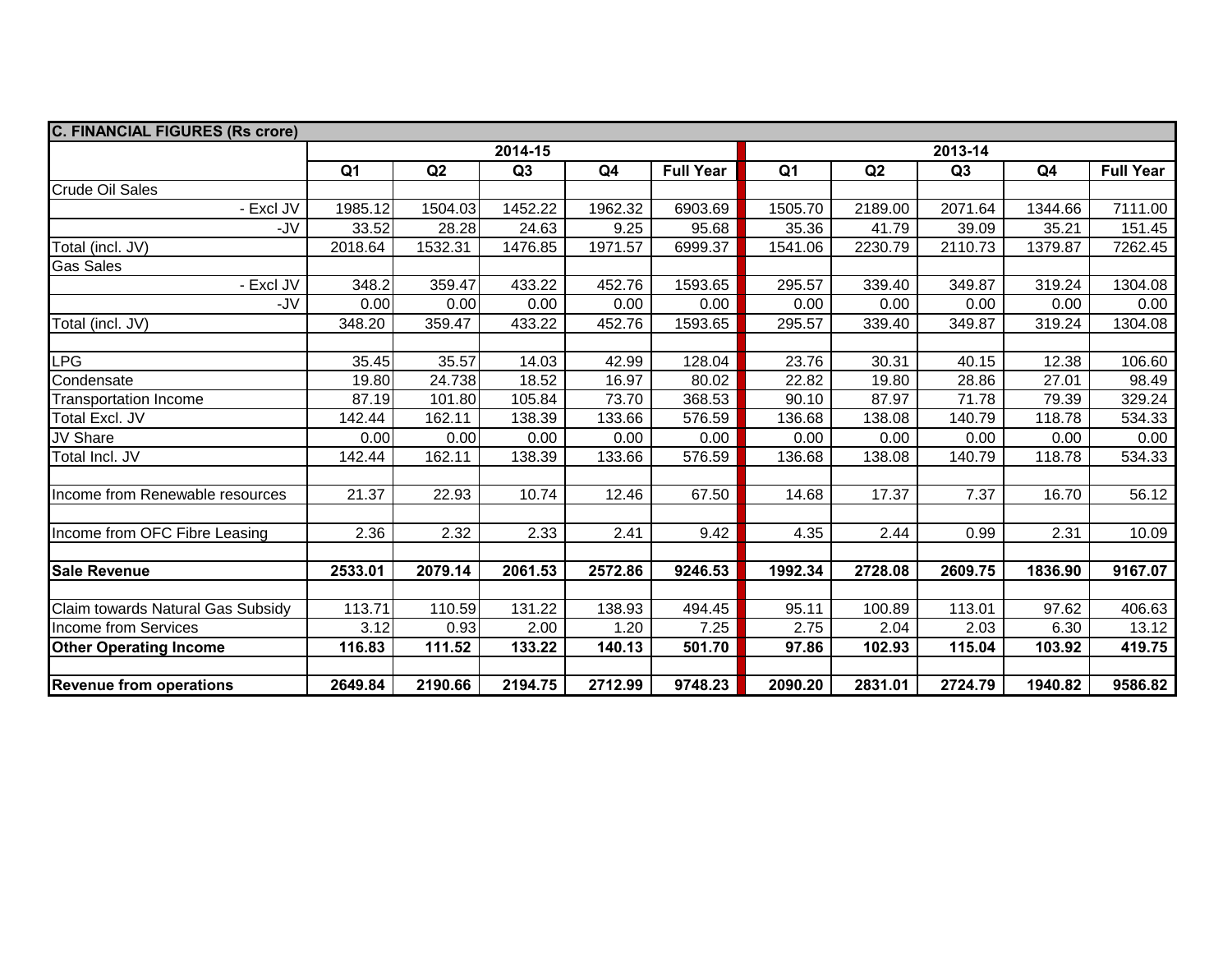| <b>D. CRUDE OIL PRICE &amp; SUBSIDY</b>                        |                |          |                |             |                  |                |          |                |          |                  |  |  |
|----------------------------------------------------------------|----------------|----------|----------------|-------------|------------------|----------------|----------|----------------|----------|------------------|--|--|
|                                                                | 2014-15        |          |                |             |                  | 2013-14        |          |                |          |                  |  |  |
|                                                                | Q <sub>1</sub> | Q2       | Q <sub>3</sub> | Q4          | <b>Full Year</b> | Q <sub>1</sub> | Q2       | Q <sub>3</sub> | Q4       | <b>Full Year</b> |  |  |
| 1. Crude Oil Price in USD/BBL                                  |                |          |                |             |                  |                |          |                |          |                  |  |  |
| (USD/BBL)                                                      |                |          |                |             |                  |                |          |                |          |                  |  |  |
| Pre - Discount                                                 | 108.35         | 101.25   | 74.93          | 53.64       | 84.25            | 101.88         | 108.33   | 108.11         | 106.55   | 106.40           |  |  |
| ess: Discount                                                  | 56.00          | 56.00    | 37.54          | 0.00        | 37.31            | 56.00          | 56.00    | 56.00          | 69.19    | 59.30            |  |  |
| Post Discount                                                  | 52.35          | 45.25    | 37.39          | 53.64       | 46.94            | 45.88          | 52.33    | 52.11          | 37.36    | 47.10            |  |  |
|                                                                |                |          |                |             |                  |                |          |                |          |                  |  |  |
| Post Discount-(Rs/BBL)                                         | 3130.53        | 2742.60  | 2315.56        | 3338.55     | 2870.38          | 2566.07        | 3257.54  | 3233.43        | 2308.10  | 2849.55          |  |  |
| <b>Exchange Rate</b>                                           | 59.80          | 60.61    | 61.93          | 62.24       | 61.15            | 55.93          | 62.25    | 62.05          | 61.78    | 60.50            |  |  |
|                                                                |                |          |                |             |                  |                |          |                |          |                  |  |  |
| 2. Impact of Under Recovery (Rs crore)                         |                |          |                |             |                  |                |          |                |          |                  |  |  |
| <b>Subsidy Discount</b>                                        | 1846.55        | 2238.30  | 1437.73        | $\mathbf 0$ | 5522.58          | 1982.06        | 2233.70  | 2173.48        | 2347.61  | 8736.85          |  |  |
| <b>Statutory Levies</b>                                        | 304.61         | 369.71   | 232.32         | 0           | 906.64           | 325.67         | 366.92   | 356.67         | 378.44   | 1427.70          |  |  |
| Impact on PBT                                                  | 1541.94        | 1868.59  | 1205.41        | 0           | 4615.94          | 1656.39        | 1866.78  | 1816.81        | 1969.17  | 7309.15          |  |  |
| Impact on PAT                                                  | 1021.23        | 1188.97  | 870.70         | $\Omega$    | 3107.50          | 1123.03        | 1265.64  | 1204.11        | 1358.53  | 4940.72          |  |  |
|                                                                |                |          |                |             |                  |                |          |                |          |                  |  |  |
| 3. Upstream Share of Under Recovery (Rs crore)                 |                |          |                |             |                  |                |          |                |          |                  |  |  |
| ONGC                                                           | 13200.10       | 13641.25 | 9458.27        | $\Omega$    | 36299.62         | 12621.78       | 13796.04 | 13764.11       | 16202.36 | 56384.29         |  |  |
| OIL                                                            | 1846.55        | 2238.30  | 1437.73        | $\Omega$    | 5522.58          | 1982.06        | 2233.70  | 2173.48        | 2347.61  | 8736.85          |  |  |
| <b>GAIL</b>                                                    | 500.00         | 500.00   | 0.00           | $\Omega$    | 1000.00          | 700.00         | 700.00   | 0.00           | 500.00   | 1900.00          |  |  |
|                                                                |                |          |                |             |                  |                |          |                |          |                  |  |  |
| <b>Total</b>                                                   | 15546.65       | 16379.55 | 10896.00       | 0.00        | 42822.20         | 15303.84       | 16729.74 | 15937.59       | 19049.97 | 67021.14         |  |  |
|                                                                |                |          |                |             |                  |                |          |                |          |                  |  |  |
| 4. Distribution of Upstream Share of Under Recovery (Rs crore) |                |          |                |             |                  |                |          |                |          |                  |  |  |
| <b>IOCL</b>                                                    | 8107.21        | 9097.81  | 6115.74        | 276.35      | 23597.11         | 8151.77        | 8634.14  | 8261.30        | 9626.38  | 34673.59         |  |  |
| <b>BPCL</b>                                                    | 3830.56        | 3530.79  | 2332.88        | (1331.35)   | 8362.88          | 3666.36        | 4186.63  | 3971.31        | 3752.48  | 15576.78         |  |  |
| <b>HPCL</b>                                                    | 3608.88        | 3750.95  | 2447.38        | 1055.00     | 10862.21         | 3485.71        | 3908.97  | 3704.98        | 5671.11  | 16770.77         |  |  |
|                                                                |                |          |                |             |                  |                |          |                |          |                  |  |  |
| <b>Total</b>                                                   | 15546.65       | 16379.55 | 10896.00       | 0.00        | 42822.20         | 15303.84       | 16729.74 | 15937.59       | 19049.97 | 67021.14         |  |  |
|                                                                |                |          |                |             |                  |                |          |                |          |                  |  |  |
| 5. Distribution of OIL's Share of Under Recovery (Rs crore)    |                |          |                |             |                  |                |          |                |          |                  |  |  |
| <b>IOCL</b>                                                    | 762.00         | 910.26   | 612.30         | 0.00        | 2284.56          | 1037.94        | 1034.95  | 960.74         | 984.04   | 4017.67          |  |  |
| <b>BPCL</b>                                                    | 1084.55        | 1328.04  | 825.43         | 0.00        | 3238.02          | 944.12         | 1198.75  | 1212.74        | 1363.57  | 4719.18          |  |  |
| <b>HPCL</b>                                                    | 0.00           | 0.00     | 0.00           | 0.00        | 0.00             | 0.00           | 0.00     | 0.00           | 0.00     | 0.00             |  |  |
| Total                                                          | 1846.55        | 2238.30  | 1437.73        | 0.00        | 5522.58          | 1982.06        | 2233.70  | 2173.48        | 2347.61  | 8736.85          |  |  |